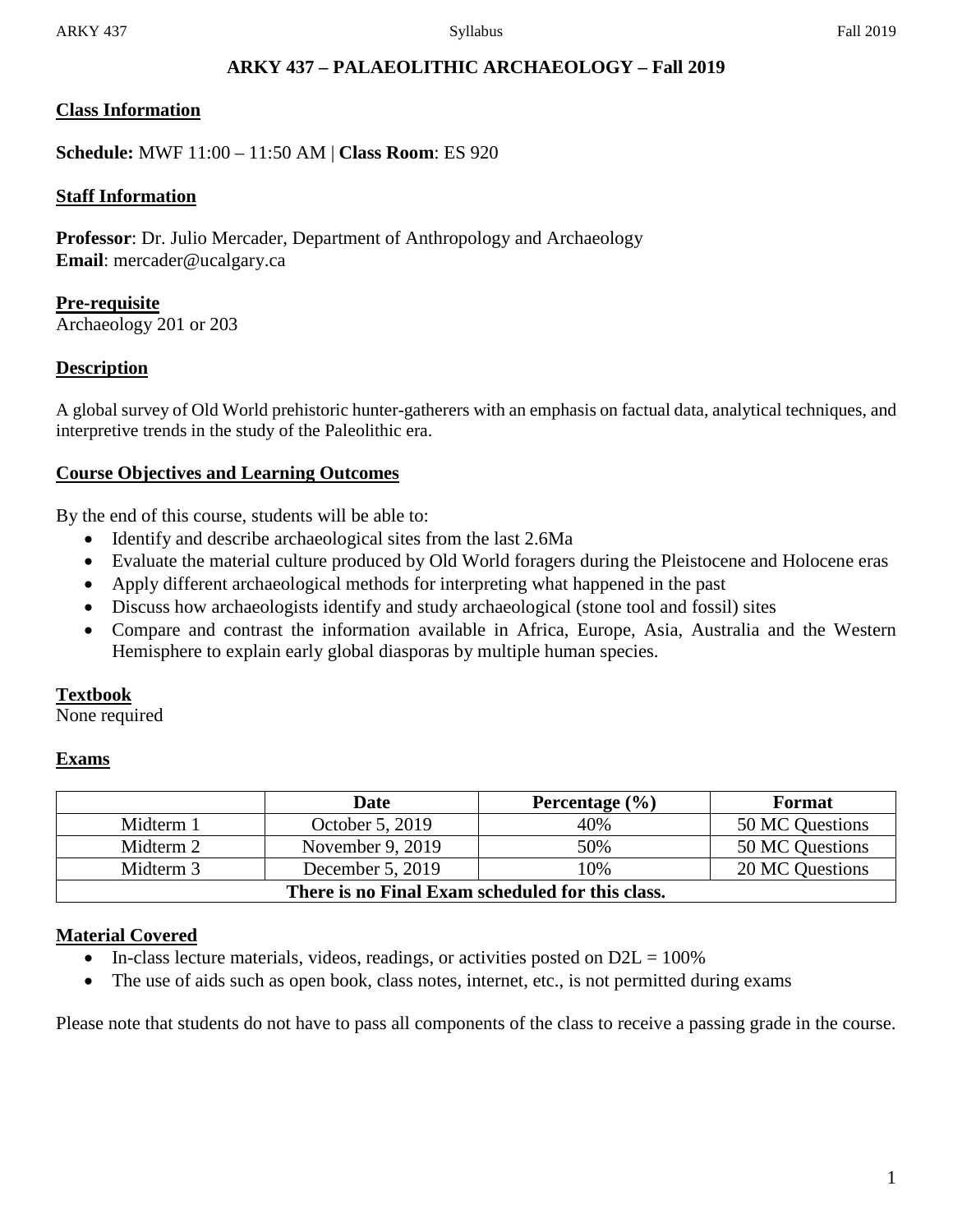## **Grading Scale and Policies**

| $96 - 100\% = A$     |  | $58 - 66.99\% = C +$ |  |
|----------------------|--|----------------------|--|
| $90 - 95.99\% = A$   |  | $50 - 57.99\% = C$   |  |
| $83 - 89.99\% = B +$ |  | $45 - 49.99\% = C$   |  |
| $75 - 82.99\% = R$   |  | $40 - 44.99\% = D$   |  |
| $67 - 74.99\% = R$   |  | $0 - 39.99\% = F$    |  |
|                      |  |                      |  |

Missed exams automatically receive a score of zero. Students who are unable to take a scheduled exam must contact the instructor in advance of the scheduled exam if possible to make necessary arrangements for a rewrite. In the event of an emergency or illness, documentation (e.g. signed Physician's Statement) must be provided. If a make-up exam is necessary, it is to be written within one business week (5 weekdays) from the scheduled date of the missed exam.

Exams grades will be posted on D2L as soon as possible. Midterms will not be returned to students, but if you wish to review your exams, please make an appointment with the TA Robert Patalano.

### **Topics to be covered**

Research Methods in Paleoanthropology, I Research Methods in Paleoanthropology, II Evo. Classification and nomenclature Ancient DNA Geoarky and Geochronometry Primate Origins Hominoid Behavior Primate Archaeology Primitive Hominins The genus Homo Oldowan Cultures Acheulian Site Review: Koobi Fora, Gona Site Review: Olduvai, Swartkrans Out of Africa, I: Lower Paleolithic in Asia

Out of Africa, I: Lower Paleolithic in Europe Neanderthals Site review: Dmanisi Site review: Atapuerca Early Behavior and Cognition Bio-cultural diversity in the African craddle The emergence of our species Homo sapiens and modern behavior Out of Africa, II African late Pleistocene cultures Eurasian Upper Paleolithic Art Australian hominins The colonization of the New World The onset of cultural complexity

## **Additional Content**

## *Writing across the Curriculum*

Writing skills are not exclusive to English courses and, in fact, should cross all disciplines. The University supports the belief that throughout their University careers, students should be taught how to write well, so that when they graduate, their writing abilities will be far above the minimal standards required at entrance. Consistent with this belief, students are expected to do a substantial amount of writing in their University courses and, where appropriate, instructors can and may use writing and the grading thereof as a factor in the evaluation of student work. The services provided by the Writing Centre in the Effective Writing Office can be utilized by all undergraduate and graduate students who feel they require further assistance.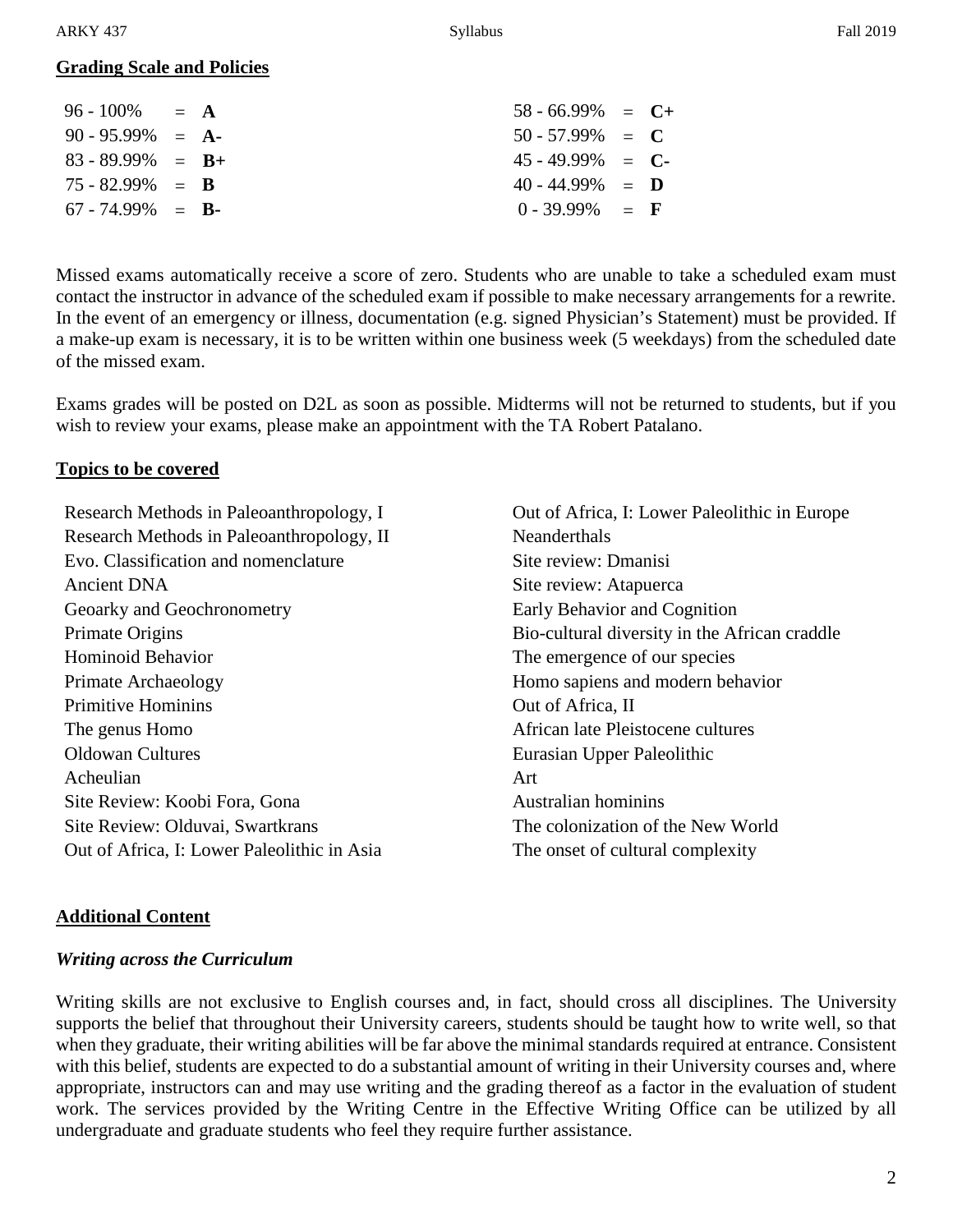# *Instructor intellectual property*

Lectures, demonstrations, performances, and any other course material provided by an instructor includes copyright protected works under the Copyright Act and all forms of electronic or mechanical recording of lectures, laboratories, tutorials, presentations, performances, electronic (computer) information, the duplication of course material, and to the translation of recordings or transcriptions of any of these materials to another form by electronic or mechanical means by students is not permitted, except.

- As a formal accommodation as assessed by the Student Accessibility Services and only for individual private study and only at the discretion of the instructor.
- With the permission of the instructor, students without a formal accommodation may audio record lectures, provided that the student and instructor sign a release form available from departmental and faculty offices. A copy of the Release form shall be retained by the instructor and by the department in which the course is offered. Any audio recording by students is permitted only for the purposes of private study by the individual student. Students may not distribute, email or otherwise communicate these materials to any other person.
- For any other use, whether by duplication, transcription, publication, sale or transfer of recordings, written approval must be obtained from the instructor for the specific use proposed.
- Any use other than that described above (e.g. distributing, emailing or otherwise communicating these materials to any other person, constitutes academic misconduct and may result in suspension or expulsion.
- Students are encouraged to make notes of classroom discussions, lectures, demonstrations etc.

## *Academic Accommodation Policy*

It is the student's responsibility to request academic accommodations according to the University policies Students requesting an Accommodation on the basis of Disability are required to register with Student Accommodation Services (SAS) by submitting a Request for Accommodation in accordance with the Procedure for Accommodations for Students with Disabilities [\(https://www.ucalgary.ca/policies/files/policies/procedure](https://www.ucalgary.ca/policies/files/policies/procedure-for-accommodations-for-students-with-disabilities.pdf)[for-accommodations-for-students-with-disabilities.pdf\)](https://www.ucalgary.ca/policies/files/policies/procedure-for-accommodations-for-students-with-disabilities.pdf). SAS will issue a Letter of Accommodation, which must be presented, to either designated contact person within the Department or the appropriate Instructors within 10 days of the beginning of term. Students needing an Accommodation in relation to their coursework or to fulfil requirements for a graduate degree, based on a Protected Ground other than Disability, should communicate this need, preferably in writing, to their Instructor or the Department Head/Dean or to the designated contact person in their Faculty.

# *Freedom of Information and Protection of Privacy Act*

The University of Calgary is committed to protecting the privacy of individuals who work and study at the University or who otherwise interact with the University in accordance with the standards set out in the Freedom of Information and Protection of Privacy Act. The Department of Anthropology and Archaeology keeps exams and any term work not picked up for a minimum of one year after which it is destroyed.

Please refer to the following link for detailed information: [htp://www.ucalgary.ca/legalservices/foip](http://www.ucalgary.ca/legalservices/foip)

# *Academic Misconduct*

The University expects Students to conduct Academic Activities with integrity and intellectual honesty and to recognize the importance of pursuing and transmitting knowledge ethically. "Academic Misconduct" includes such things as Cheating, Falsification; Plagiarism, Unauthorized Assistance and failure to comply with exam